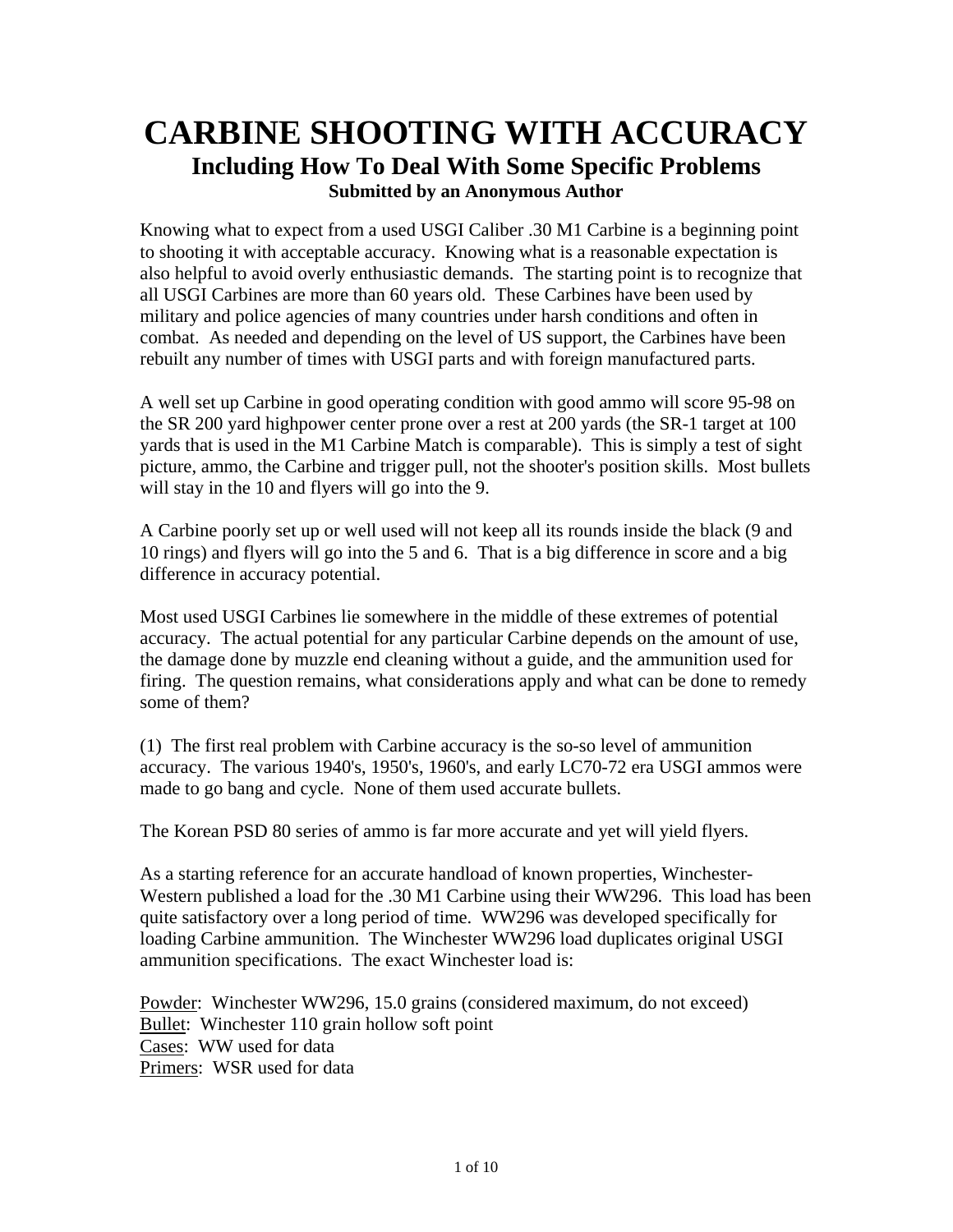Specifications: 1980 feet per second at 36,000 C.U.P pressure in a 20" barrel. This matches the USGI velocity spec of 1970 feet per second and is well under the 40,000 C.U.P. pressure spec.

The load has been observed to function in any carbine that would fire anything else. A rare few seem to not work well with any load.

Experienced handloaders have noted that the substitution of a full metal jacket round nose bullet such as Remington bulk or Sierra boxed bullets makes no observable difference in velocity or pressure. Likewise, considering the accuracy potential of Carbines, it has been noted that the use of other cases including mixed lots of Lake City LC, Winchester WW, Remington RP, and Korean PSD makes no observable difference in velocity, pressure, or accuracy. The ignition of WW296 when used in super cold weather may benefit from the substitution of small rifle magnum primers but shooters rarely venture out in such cold weather so this may not matter.

MOST IMPORTANT: The .30 Caliber Carbine case has a maximum length of 1.290". The fired and reloaded cases should be trimmed to minimum every reloading. Reloading die makers usually specify a longish "trim to" length on the order of 1.285". The minimum length for Carbine cases is 1.280" and has been observed to be more satisfactory. This 1.280" is the normal factory length of new ammunition.

This length of 1.280" helps prevent failure to lock with the bolt forward but not rotated and subsequent out of battery firing. Cases that are too long wedge the bolt forward, but do not allow easy rotation to full lock up. Cases that are too long are the main cause of most problems. Carbine cases stretch, seemingly at random. Trim every time cases are reloaded. Some cases will be unmarked by the trimmer cutter, others will be partially trimmed on one side, and others will fully engage the trimmer cutter.

**WARNING: The above information concerning reloading is provided as a baseline reference for individuals who choose to reload for their Carbines. Numerous companies sell reloading manuals detailing proper reloading techniques and providing tested reloading data. Before any reloading of metallic cartridges is undertaken, the shooter must consult and thoroughly understand the reloading manuals to determine proper techniques and procedures and to ensure the safety of any loading the shooter chooses to use. The handloading of rifle cartridges should be undertaken only by those who are familiar with all safety precautions and who observe conservative practices in their reloading operations. The CMP makes no recommendations concerning reloading, has no control over the manner and means of any reloading a shooter may choose to undertake, and assumes no liability for the results obtained by anyone choosing to reload.**

(2) Ammo is only a starting point. The next priority is to control how the metal fits in the wood and get a consistent vibration as the Carbine fires. Consistency means accuracy means hitting the same point of impact in a group day to day and round to round. Use a solid wood fat thick Carbine stock, not a rebuilt-to-death splinter or a plastic mistake.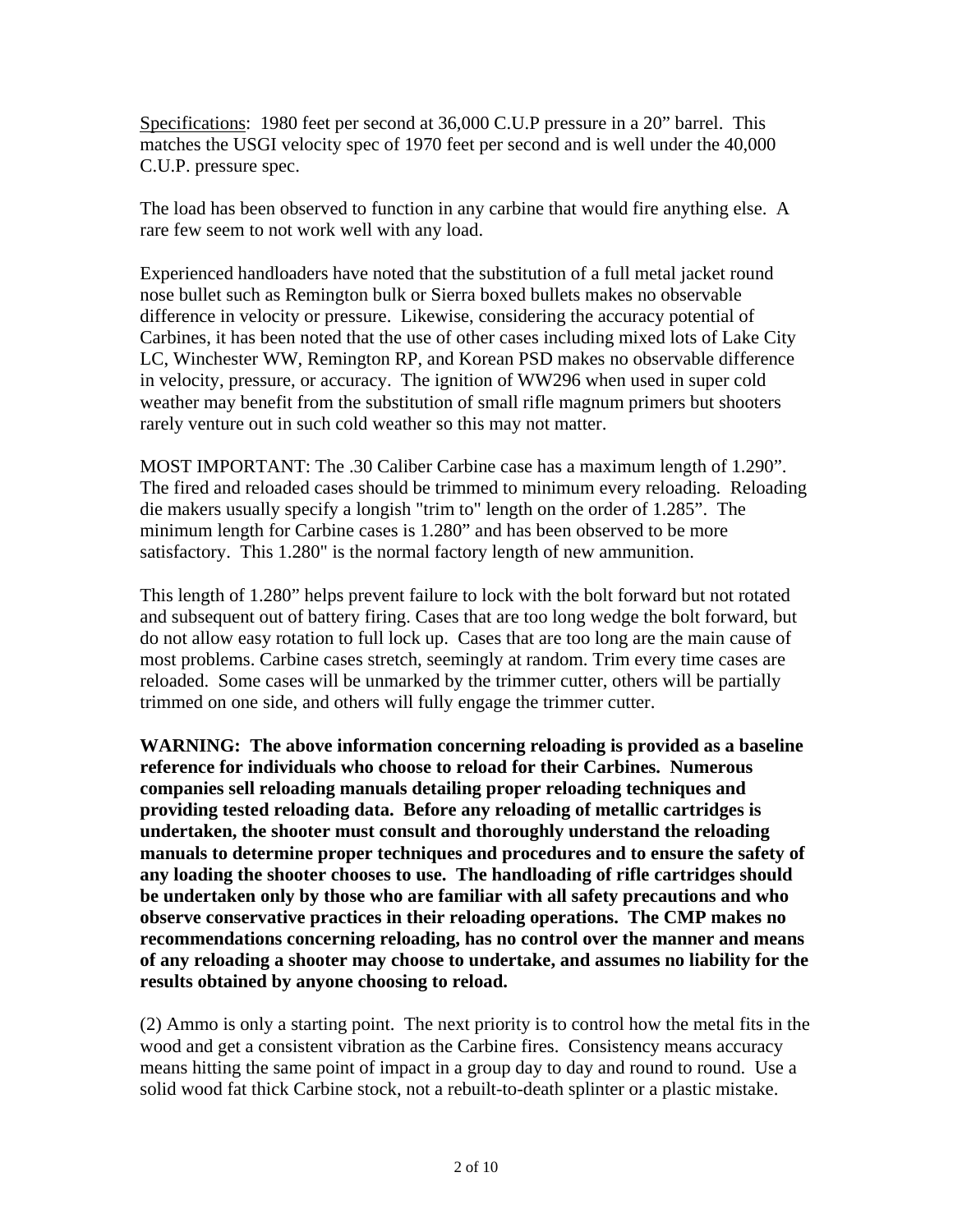(NOTE: Stocks on Carbines used in M1 Carbine matches must not exceed military stock dimensions.) It doesn't matter if it is USGI birch or walnut, Boyd's, or something else; it needs to be fat, stiff, and give something to hang on to that does not bend and flex. If the shooter is letting kids shoot it for example, it might be wise to buy and fit a Boyd's before someone ruins a WRA/GHD WHEEL stock. Common sense applies.

(3) Then the problem is how the metal fastens to the wood. Accurate Carbines require a properly fitted barrel band and a properly fitted recoil plate. The remainder of the stock inletting rarely matters. The Carbine mechanism operates without any necessity for the stocking up system to be attached. The location of the metal in the wood is controlled by the barrel band and by the recoil plate. Unless the moving slide contacts the wood or the handguard is fitted too tightly, the stock system itself usually is not a problem.

On average for easy sorting of carbines, a bayonet lug barrel band out shoots the other kinds with the least fooling around. The rebuilds with a bayonet band are accurate. The 1" wide type 2 band isn't bad, but a bayonet band is better. The type 1 skinny 1/2" wide bands are very problematic. Collectors may like them, but they cause problems with accurate shooting. They take 20 shots just to stop slipping around and find a place to stay put after every cleaning and re-assembly. Pick it up by the sling and it moves again. The tight fit of the bayonet lug barrel band covers up and cures many other problems with carbines. The skinny bands just make the other problems worse.

(4) Assuming the shooter gets a good band fit on a fat stock, the next problem is the rear end hook. The receiver just doesn't hook into the recoil plate. The recoil plate also slips under the receiver to wedge fit it in on a new recoil plate. If this wedge effect is missing or sloppy, you get both flyers and groups the size of the 6 or 7 ring even if everything else is OK. When the receiver is fitted snuggly into the recoil plate, the shooter wants the tight fit to hold the barrel at the front end of the stock 1/8" to 1/4" above the stock so you have to gently pull the barrel down to fit the band on the stock nose. Start the testing with a tight recoil plate screw. Not gorilla tight, but tight as in properly snugged down and not so tight as to crush wood. How to do it?

(4a) First loosen the recoil plate screw. Set the action into the stock to center the recoil plate. Bang the butt with the hand to rattle it all around and align the recoil plate. Slip the band on over the nose of the stock. Now tighten the recoil plate screw, take the metal completely back out, and put it back in. With the recoil plate thus tightened, if it floats, good. If it sits flat down in the barrel channel, there is more work to do.

(4b) A lot of recoil plates are worn, few people have the money to buy 10 to find one that is tighter, and as a matter of fact that is a lot of fooling around just to make it tighter. Bedding the recoil plate does not make it tighter on the receiver which is the key to accuracy. If the wood in the recoil plate area is damaged, compressed excessively, or otherwise not supporting the recoil plate firmly, bedding the recoil plate may be required. That is beyond the scope of this note. So what to do about the recoil plate fit itself?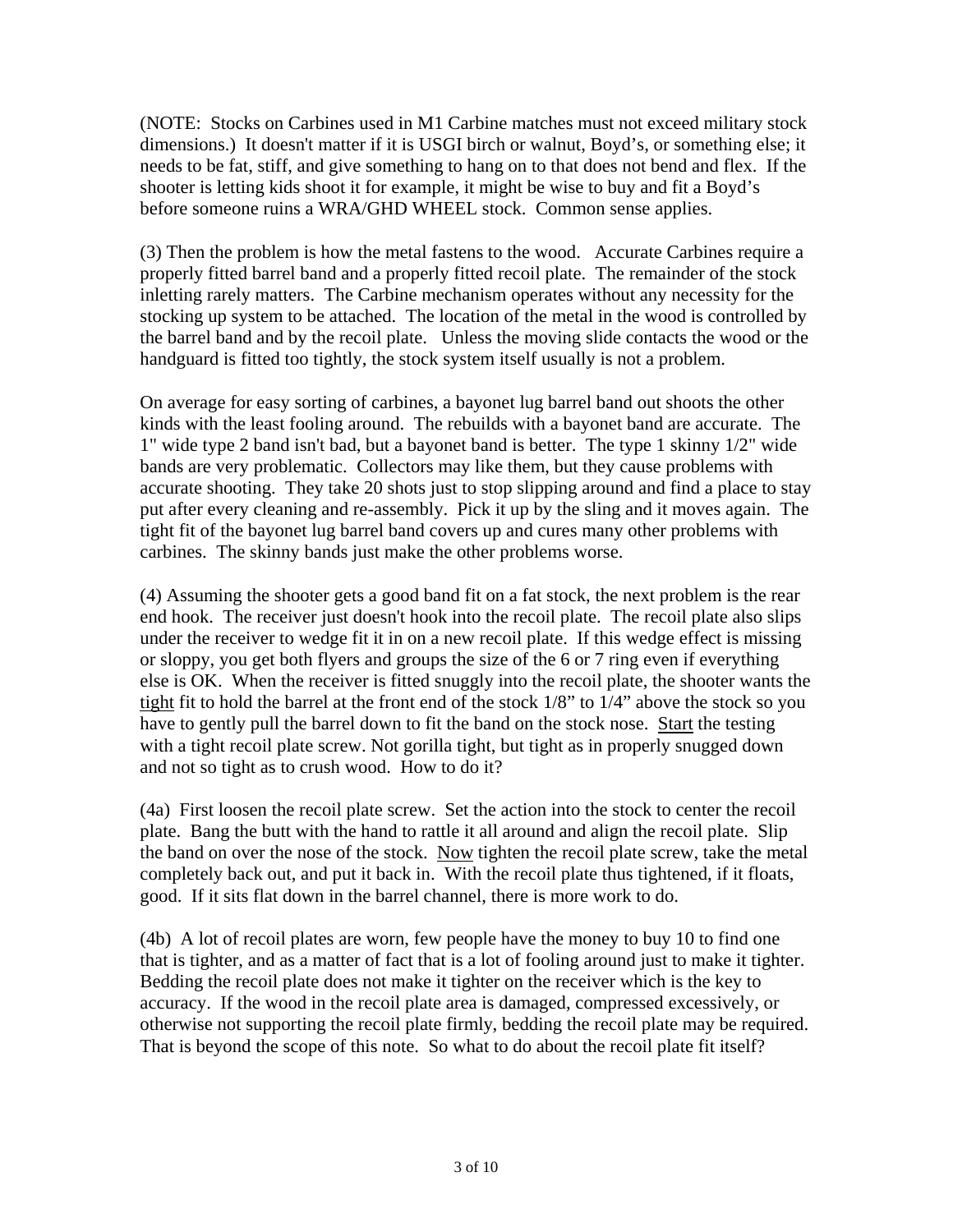(4c) There is a simple way to tighten the recoil plate wedge fit using whatever recoil plate that is now on the Carbine. Take the loose fitting recoil plate out of your stock. Place the recoil plate on a vise flat with the bottom of the recoil plate sitting flat on the vise flat. Identify the forward end and top edge of the recoil plate that fits up against the receiver just under the rear sight.

(4c1) Take a medium brass hammer and wallop this front edge of the recoil plate straight down. The intention is not to smash the whole thing, but to close the gap where the receiver fits in. Try it. If it is tighter, good. If not, wallop it harder and try it again. Eventually, it will float the barrel above the channel and last for a thousand rounds or so.

(4c2) The little bit of brass on the edge of the recoil plate will clean off with some Hoppe's #9 or copper remover. The original finish on the recoil plate edge is usually not damaged. Use a clean brass hammer, not one full of steel particles.

(4c3) When it floats the barrel above the normal band located position on the stock, it will shoot straight-- probably.

(4c4) There is an important step in the assembly of the action to the stock. After 'hanging' the action on the recoil plate, hold the stock with one hand under the receiver and strike the buttplate several times with the other. Hit it hard enough to make the slide 'clank'. The shooter can hear a different sound when it hits bottom. This is the action lug and the recoil plate coming together completely. The action will settle into position with the barrel just slightly above the barrel channel (in a properly fitted carbine), just about where the barrel band would hold it. It is incorrect and possibly damaging to pull the barrel down more than 1/8" to get the band on the stock. The Type III recoil plate is the best, but any of them can be adjusted to properly hang the action. The action 'settling' procedure is in TM 9-1276, Feb., 1953, pg. 125 & 126.

(5) The last impediment to accurate shooting is a barrel that is damaged at the muzzle end. A Carbine barrel will last 25,000 rounds before wearing completely out, but only maybe 10 or 20 cleanings with a jointed GI steel cleaning rod done with poor technique can wear a barrel.

Test the muzzle. Get a USGI 30-06 M2 Ball round for a tool. Hold the carbine muzzle up and put the M2 round in point down. If the case mouth touches the barrel crown, it has been cleaned to death. You are usually out of luck although such worn muzzles often provide acceptable accuracy. If the bullet ogive holds the case mouth up a 1/16" or so above the origin of the rifling at the bore/crown interface, there is a chance of a good shooter for several thousand rounds. If the bullet holds the case mouth 2/16" above the origin of the rifling at the bore/crown interface, there is half the barrel life left. If 3/16", 3/4 the barrel life. If it holds nearly a full 4/16", it is a near new barrel.

It is easiest to measure muzzles if you simply measure 1, 2, 3, and 4/16" from the case mouth and mark those spots with a fine tip magic marker. Then it is about like using a tire tread depth gauge plunger.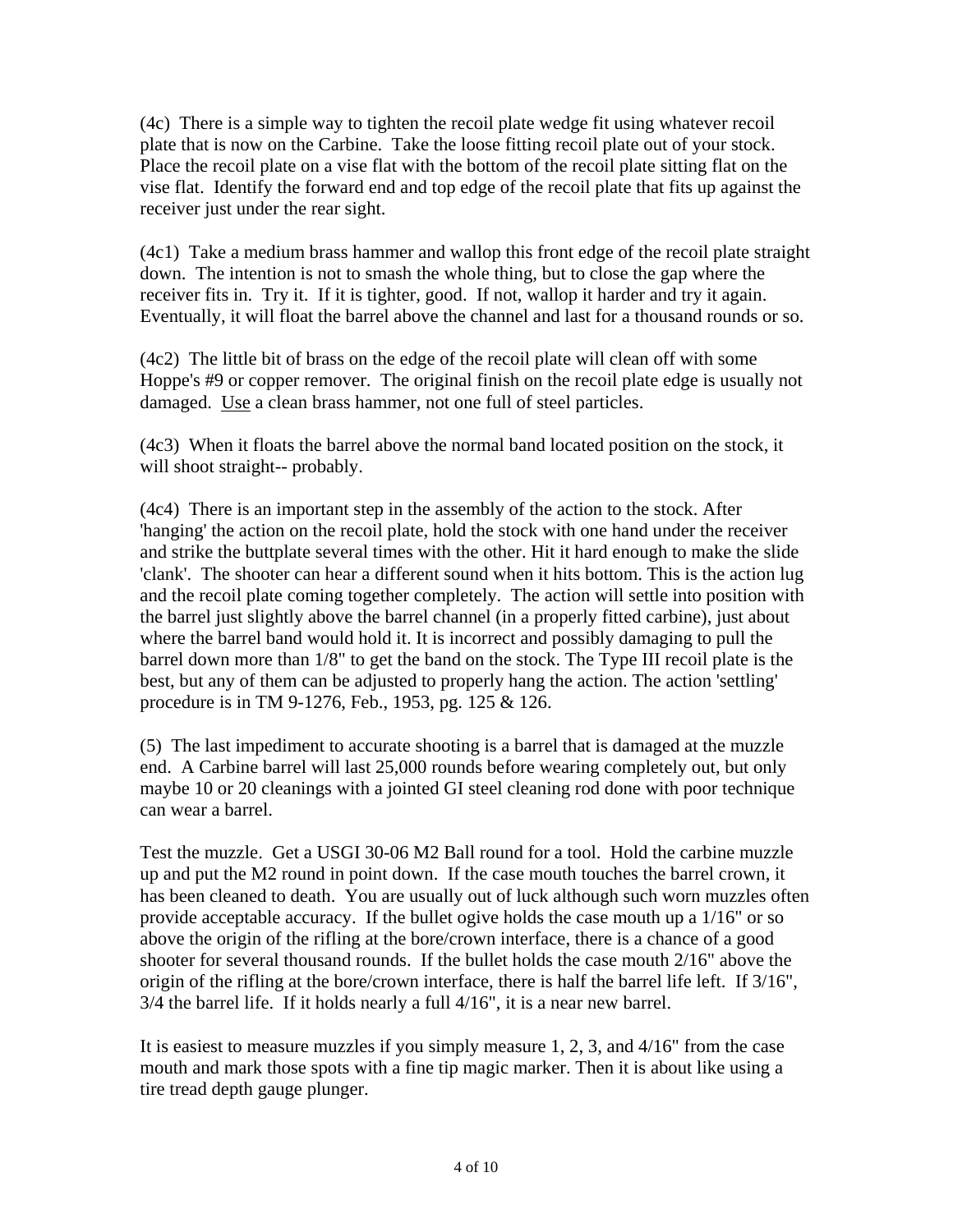A Carbine round is useless for this test as the curve of the ogive is too pronounced or too quickly rounded. The bullet will enter the muzzle and the case mouth will often sit on the crown. The long taper of the M2 30-06 round provides a good test tool.

The reason to measure from the origin of the rifling is that the crown insets the origin of the rifling a variable depth from the end of the barrel/muzzle. The end of the barrel is not a square end. Some crowning cuts are deep, some crowning cuts are shallow.

By gauging to the origin of the rifling where the bore and crown meet, you have a consistent measurement.

If the muzzle end of the bore has been "counter-bored", it is more difficult to make accuracy predictions. If the Carbine is counter-bored, take it out and shoot it. USGI Carbines were to be counter-bored when rebuilt at USGI facilities. The purpose was to clean up any crown damage. Counter-boring is a normal condition in USGI Carbines. It is not a defect and was done to improve accuracy.

6) The set of fixes described above ends up with a barrel that floats up against the top of the barrel band ring. This up pressure puts a constant force on the barrel and provides a constant tension on the barrel and receiver which returns the barrel to top center for a consistent vibration.

7) As an additional item, new fat stocks often have a new fat handguard. Many new handguards are so thick from the bottom up to the metal tab and from the bottom up to the wood semi-circle at the front of the handguard that they interfere with assembly. It also tends to bend and stress the barrel and stock that you have just fitted together. This thickness stress is why so many Carbine handguards have the wood semi-circle broken off the front or a half of it broken or the metal tab bent.

If the handguard mis-fits like this, then get a different one if it is a collector item. If not a collector item, place the whole handguard flat on a sheet of 100 or 150 grit sand paper. Slide the handguard around flat and sand off the bottom flat area evenly. Try it over and over until the handguard metal goes under the receiver lip and the wood semi-circle goes under the band flange without forcing it and certainly without flexing the stock and barrel. It needs to be just short of loose. Loose causes no problems compared to a tight one distorting the barrel and stock.

8) Impact Information: Carbines were assembled originally with a tall front sight that usually required lowering to sight in properly. The main cause of high shooting is a front sight shortened too much. It would be unusual if someone shortened the front sight so much that the adjustable slider doesn't center a group at some setting. Look at the front sight. Is the top up near the top of the holes in the wings? Or is the top of the front sight way below this level near the bottom of the front sight wing holes? If the point of impact is too low, the top of the front sight can be carefully shortened. If the point of impact is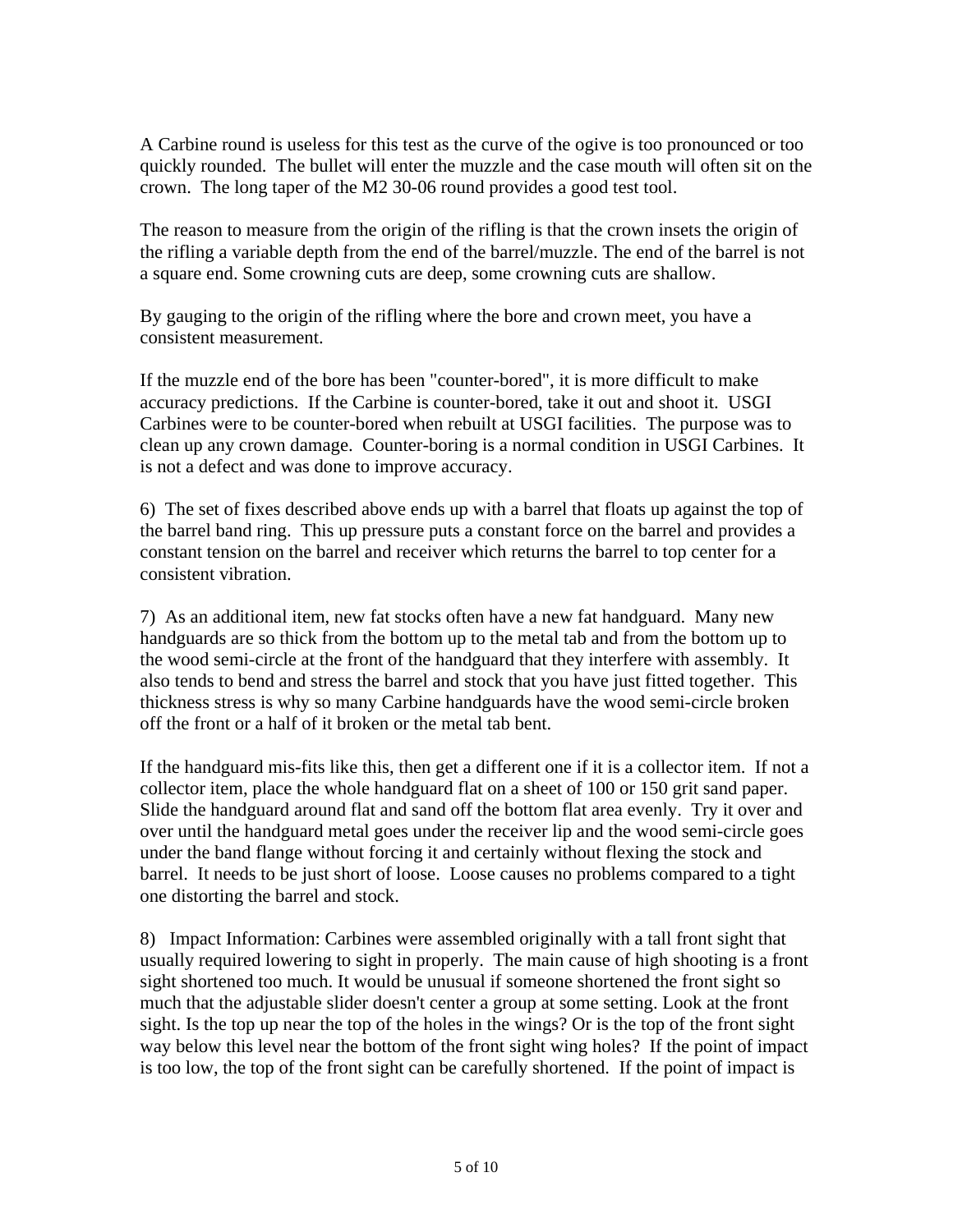already too high, there is no easy fix beyond setting the range slider on say 100 yards to fire at 200 yards and so on.

At this point, rather than change the front sight height, give some consideration to the impact differences of different ammunition. This is because of greatly differing velocity and powder characteristics which has a considerable effect of the point of impact of any Carbine. Put another way, perhaps a different ammunition will help zero the sights. What follows is a comparison of some rounds all using 110 grain FMJRN 0.307"-0.308" bullets with all impact data taken from 200 yard firing.

Handload= 15.0 grains WW296 (WW296 exact WW load at USGI spec velocity)(Consider this a zero reference ammo. It is extremely accurate.)

WW2 USGI vintage ammo=  $(+/- 2"$  from the same point of impact as the reference ammo because WW2 ammo was full velocity even shot 60 years later. Accuracy or rather the lack of it is on the order of two and three times the size of groups fired with the reference ammo. Spray and pray quality, but velocity is up to specs.)

1950's USGI ammo= (4-6-8-10" lower impact than reference ammo because Korean War ammo seems to be loaded very slowly. Remember the stories about failure to penetrate enemy clothing. Accuracy is poor; similar to WWII ammo.)

Vietnam War Era USGI 1970's ammo= (2-4-6" lower as it is a little slower. Accuracy is moderate to poor, but it is the best of the USGI ammos.)

Korean military 1980's PSD headstamped ammo= (2-4" lower, but very accurate.)

1990-2007 Commercial Ammo (WW, RP, FC, and various foreign commercial ammos)= Frequently slowly loaded under USGI specification velocity. The impact points will be lower at all ranges depending on which one is purchased. (If you want to avoid the most trouble, avoid Wolf with its steel cases from Russia. It does everything from causing malfunctions to disassembling extractors from the bolt face to actually breaking off extractors to fouling chambers.)

9) Specific Problems and Potential Remedies follow:

9a) Failure to Eject/Failure to Feed: Symptoms are stove piping, with a fired case trapped between the bolt face and the breech vertically; feeding a round from the magazine with the fired case still in the chamber un-ejected, the bolt not traveling far enough to the rear to pick up a new round from the magazine, or the magazine not raising the top round for the bolt to pick up. The starting point is to always use known quality magazines. Then other causes can be evaluated.

The most likely cause in an un-cleaned Carbine removed from long term storage is that the bolt face components are stuck in place by dried oil and grease and/or fouling or the extractor and ejector springs are "dead".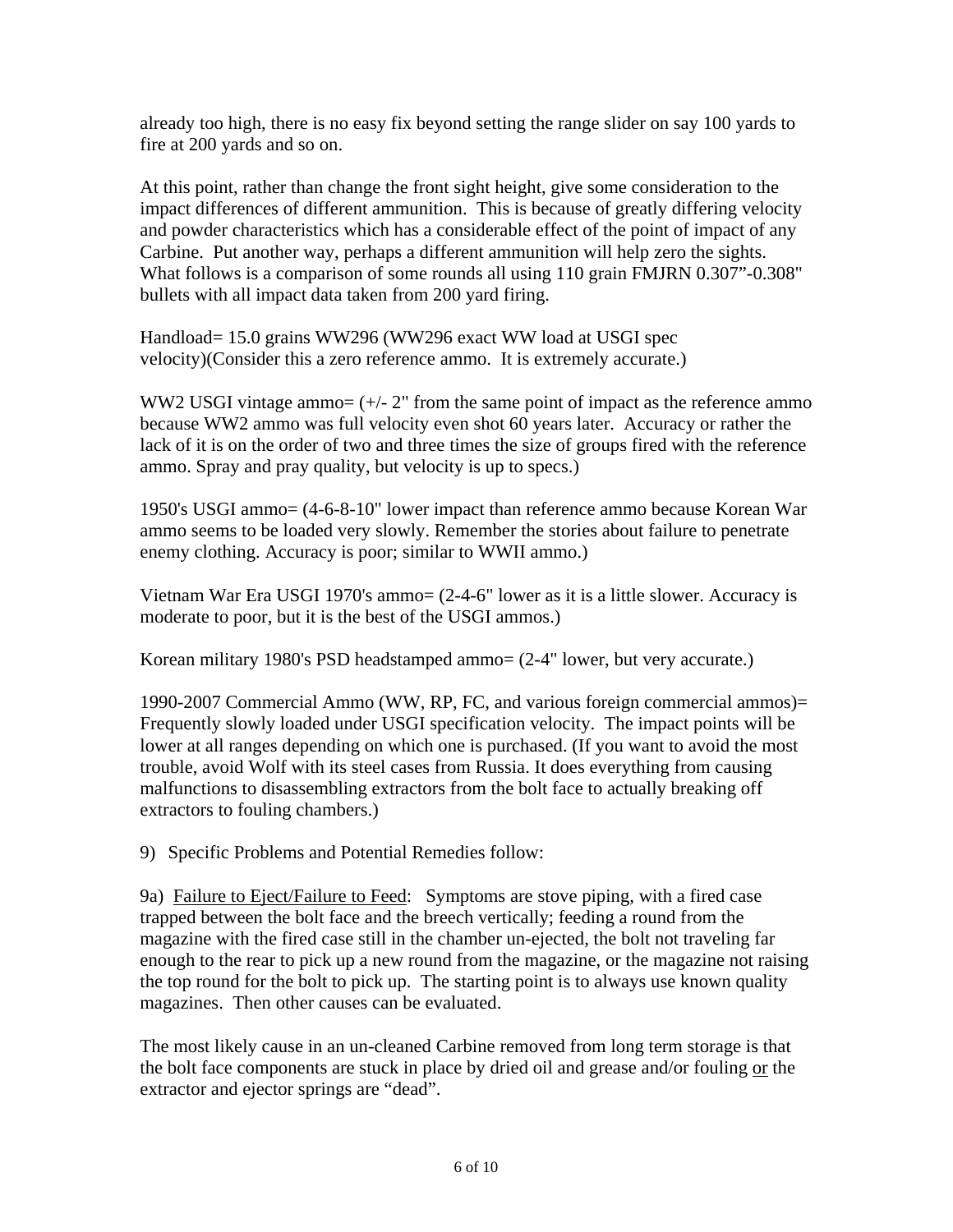Conversely, the most likely cause in a well cleaned Carbine system is that the Carbine/ammunition combination is not thrusting the gas piston back against the slide with enough force. The slide then lacks velocity and inertia. That is what the big hollow U is there for in the front part of the slide. It is the inertia block. One started in reverse, it is heavy enough to keep the parts moving in reverse. The result of a weak push to the rear by the gas piston is that the bolt does not open all the way, does not travel all the way to the rear, is not open long enough to allow ejection of the spent case, and does not go far enough to the rear to allow the magazine to raise the next loaded round in front of the bolt face.

Try these things in order:

\*Use known quality magazines when testing a new to the shooter Carbine for function.

\*When a dummy round or a fired case is cycled by hand at a moderate speed, does the extractor pull the case out of the chamber and then does the ejector smartly flip the round out the side of the receiver opening? If so, the bolt face is probably OK. If not, the small parts in the bolt face are often the problem. Or the parts are frozen in place by congealed grease and firing residue and need cleaning. Even fired cases work well for testing. **It is always considered unsafe to use a live round for function testing especially where function problems are suspected. Firing pins are sometimes stuck in a forward position. As with any firearm at any time, point the muzzle in a safe direction in a safe location in all situations.** 

\*Look to see that the bolt and hammer are clean, not battered, and lightly lubricated. If the hammer is battered up, it stops the bolt, which stops the slide, which stops ejection, which stops feeding.

\*Degrease all of the rails, cams, grooves, and tracks in the action so that they are grease and dirt free. Then, per Army training manuals, lubricate everything with only a little bit of light lubricating oil. Or sparingly use a high quality gun grease at selected locations if the need is felt. It should be a water proof grease and not temperature sensitive.

\*Make sure there is no debris in the recoil spring hole and that the guide is free of grease and dirt. Lightly oil.

\*Clean and degrease the bolt face, ejector, extractor and plunger, firing pin, and bolt. Apply Hoppe's #9 well scrubbed into everything and then lubricate with a light oil.

\*Use different ammo. Commercial ammo sometimes is so weakly loaded, that it fails to or barely operates a perfect Carbine.

\*Flood the gas piston assembly from inside the bore and from outside to free up deposits. The goal is to get the piston moving freely. Hoppe's #9 works well for this purpose.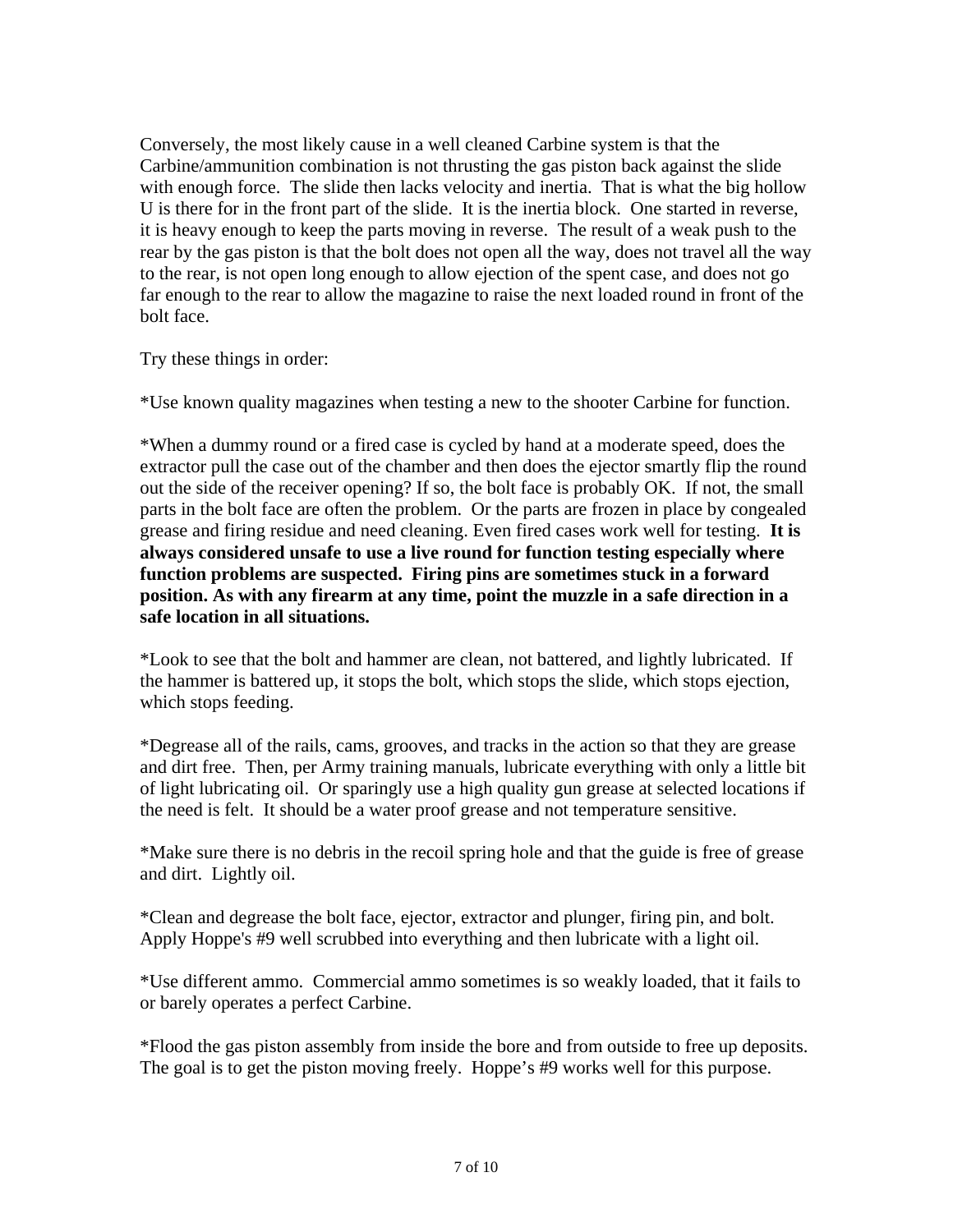\*If that cleaning fails to free the gas piston, it may be necessary to disassemble and clean the gas piston and gas piston nut and gas chamber making sure the hole up into the bottom of the barrel is open. Scratch or force nothing. Clean gently. A proper tool is required to remove and replace the gas piston nut which should then be re-staked to keep it in place. Some shooters prefer Locktite in the proper color allowing future disassembly.

\*If these sorts of things don't get your Carbine working, it gets a lot more complicated and knowledgeable help may be needed. The first stage of complicated fixes is replacing all the small parts in the bolt other than the firing pin. This requires a source of new parts and a USGI bolt face tool in order to change the parts without undue effort.

\*The second stage of complicated fixes is to clean and confirm the size of the hole from the barrel to the gas cylinder as being 0.070". This is a last resort. Put a junk aluminum cleaning rod down the bore so you cannot poke the far side of the bore with a finger held drill bit to see if it will go through the hole and if the hole is clean. A proper size wire bit from a machine tool supplier is needed. There is no hardware store equivalent.

9b) Check the Chamber for Parkerizing: Rebuild Carbines were often re-Parkerized with barreled actions being treated not having the muzzle and chamber ends of the barrel plugged. These chambers were then Parkerized and are rough. Crud from shooting would have made it worse as more rounds were fired. What was in the barrel gets ground down and blown out in the first few test rounds.

There is an easy solution. Take a .35 or .38 brass bore brush and wrap it with 0000 steel wool. Chuck two sections of a cheap aluminum cleaning rod into a slow speed battery drill and put the rod down the muzzle female end first. Insert the bore brush into the threads of the rod from the open action end and screw it on. Coat the brush and steel wool with Hoppe's #9.

Rotate the drill slowly in the direction that the rod does not unscrew the tip and pull it into the chamber and then push it back out and pull it back in and push it back out. The idea is never to stop in one spot. It will go in and out easily while it is rotating.

Turn the drill at 1 to 3 turns per second, slowly, so that you can see it turn. In a couple hundred revolutions with a number of ins and outs, the chamber will be cleaned and polished. It will not hurt the steel chamber or the throat of the chamber.

9c) Magazines: Mixed into the foregoing mechanical problems with the Carbine itself, is the ever present issue of magazine quality and condition. As with any other detachable magazine firearm, the feed lips need to be parallel and properly shaped, the body cannot be dented, and the spring needs sufficient force to lift the column of cartridges fast enough to catch the top round in front of the bolt. The inside of the magazine needs to be clean and free of debris, grease, and oil beyond the most thin coating.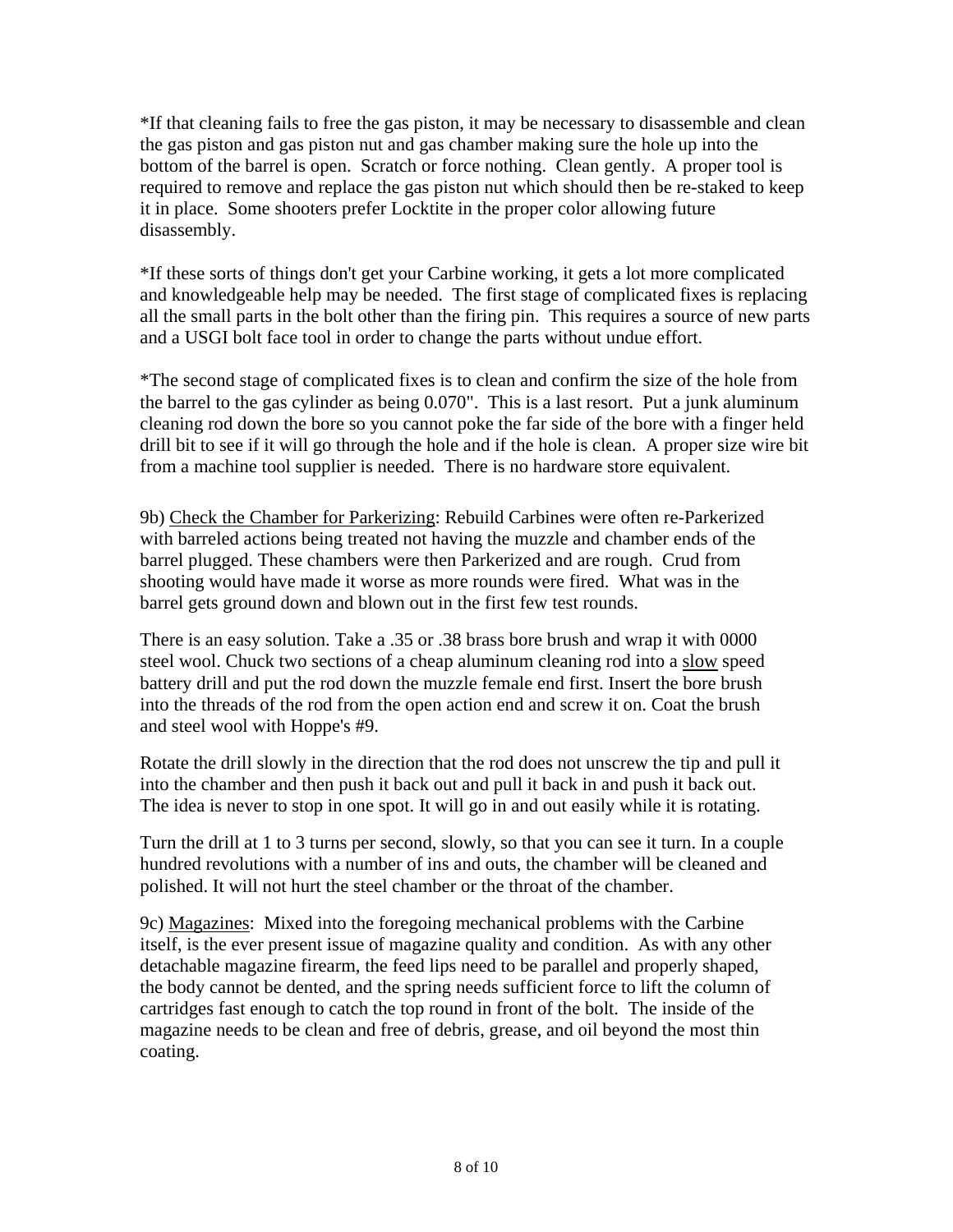USGI 15 round magazines are the most dependable commonly available Carbine magazines. Each of the World War II era magazines was marked with its maker's identification letters on the lower back side of the magazine. There were many such makers. When in new or near-new condition, these 15 round magazines tend to function well as long as the spring has enough force to raise the column of cartridges. All original USGI 15 round magazines were blued when made. Any magazine now found Parkerized has been refinished. The follower has no hold open feature at the rear to catch the bolt open when the last cartridge is fired.

USGI 30 round magazines are also dependable. When new or in near new condition, these 30 round magazines tend to function well as long as the spring has enough force to raise the column of cartridges. USGI 30 round magazines were blued when made. Any magazine now found Parkerized has been refinished. The follower has a flat on the rear to catch the bolt open when the last cartridge is fired. USGI 30 round magazines are becoming scarce and are rarely found in new condition. Magazines bear makers identifications such as SEY, A.I., J, and J. Magazines marked AYP and NVS are military quality magazines made respectively by FN for Belgium and Holland and by a Japanese maker for the Japanese military.

Aftermarket or commercial 30 round magazines vary from dependable to nearly useless. Few generalizations are possible about these magazines. Magazines marked M2 and USA are both aftermarket makers of varying quality. It should be noted that counterfeit SEY and AYP marked magazines are being made by commercial makers. They are simply commercial magazines with misleading marks on them.

With both 15 and 30 round magazines, re-assembly is often problematic. The springs are a  $\sqrt{\frac{1}{\sqrt{\pi}}}$  pattern of different lengths for the short or long magazines. When reassembling them after cleaning, the terminal or long end of the  $\sqrt{\frac{1}{\sqrt{2}}}$  goes under the rear of the follower. This places the most lift at the rear of the cartridge column to help it raise the top rim in front of the bolt. If reversed, the last few rounds tend not to feed correctly with the bolt over-riding the top round.

Testing a Carbine should be done with the best possible magazines. Worn or damaged ones will cause all sorts of symptoms that appear to be the mechanical problems mentioned above.

The first and most important check of a Carbine magazine is to look at the locking lugs on the rear of the magazine that are engaged by the magazine catch. Observe whether the lugs are full and undamaged or if they are chewed up. If perfectly square and undamaged they are probably OK. If they are chewed up, they may cause problems. Damaged lugs allow the magazine to lock in place lower in the magazine well in relation to the bottom of the bolt face. A positive check can be made to see if the distance from the bottom of the two locking lugs in the back of the magazine to the top of the feed lips at the rear of the magazine measures 1.50" or more. A micrometer is needed to measure the distance. It is simply hooked under the lugs and over the top of the rear of the feed lips. If the lug to lip measurement is less than 1.50" feed problems will be encountered.